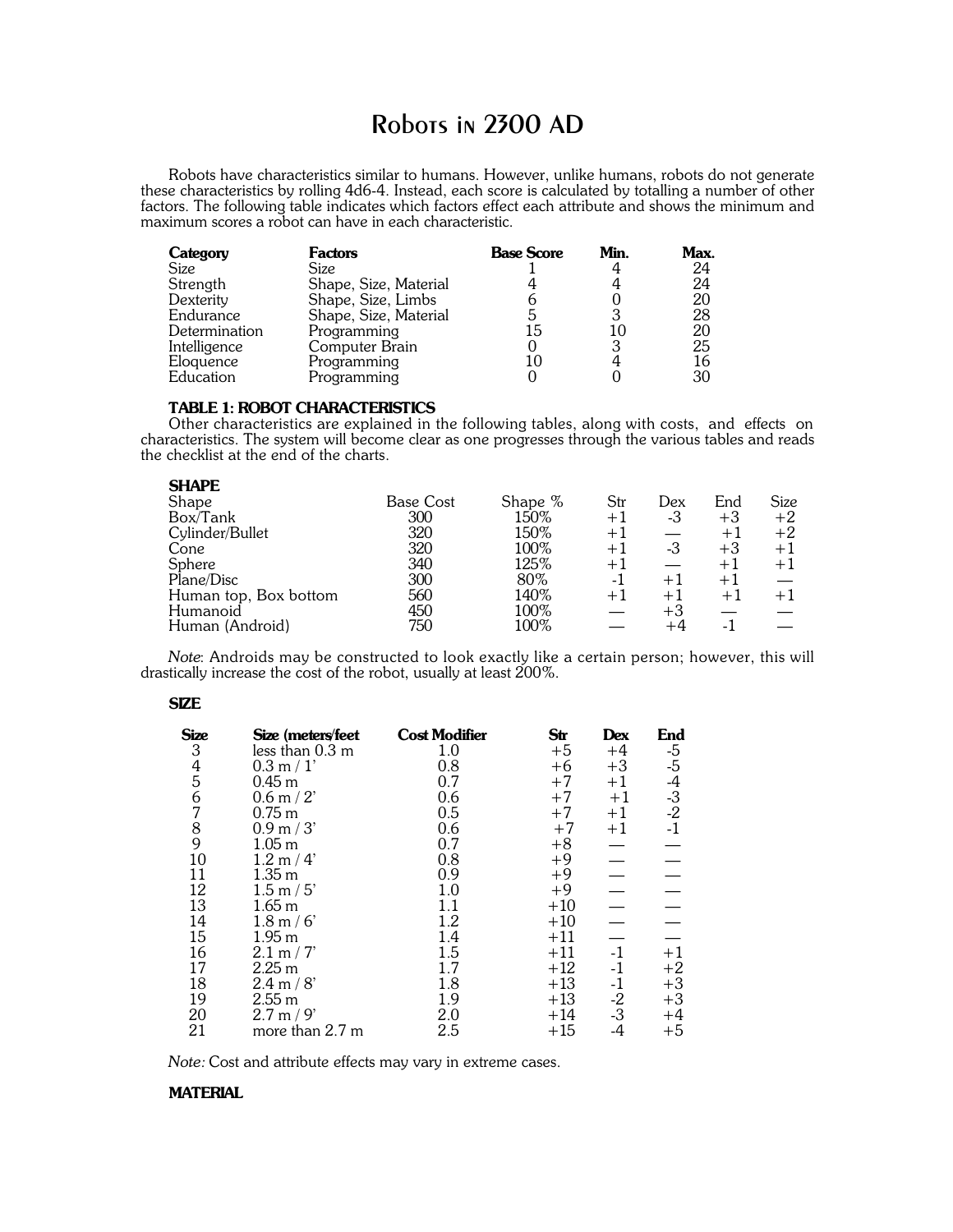| <b>Material Code</b> | <b>Armor Equivalent</b>          | <b>Cost Modifier</b> | Str  | End   |
|----------------------|----------------------------------|----------------------|------|-------|
|                      | None $(AV=0)$                    | 0.25                 | -4   | $+4$  |
|                      | Chainmail $(AV=0.1)$             | 0.4                  | -3   | $+5$  |
|                      | Steel $(AV=0.2)$                 | 0.6                  | -1   | $+6$  |
| 3                    | Nonrigid Armor $(AV=0.6)$        | 0.8                  | -1   | $+8$  |
| 4                    | Inertial Armor $(AV=0.8)$        | 1.0                  |      | $+9$  |
| 5                    | Rigid Armor $(AV=1)$             | 1.2                  |      | $+9$  |
|                      | Cuirasse de Combat $(AV=1.2)$    | 1.4                  |      | $+10$ |
|                      | High Threat Combat Helmet (AV=2) | 1.6                  | $+1$ | $+11$ |
|                      | BH-21 Combat Walker (AV=8)       | 4.0                  | $+3$ | $+13$ |
|                      | $Kz-7$ Combat Walker (AV=10)     | 5.0                  | +4   | $+15$ |

# **WEIGHT**

Weight (in kg) = [(Size Code/2) x  $11]^3$  x (AV+2) x Shape% x 0.000048

# **BASIC COST**

Once the robot's Shape, Size, and Material have been determined, its basic cost can be calculated by multiplying the Base Cost (for Shape) by the cost modifiers for Size and Material. This basic cost will be further modified by limbs, programming, and other attributes explained hereafter.

# **LIMBS**

| <b>Limb Type</b> | <b>Number</b>  | Dex       | Cost             |
|------------------|----------------|-----------|------------------|
| None             | none           | $+1$      | none             |
| Interface        | 1 or 2         | $+4$      | Lv190/attachment |
| Interface        | 3 or 4         | $+4$      | Lv190/attachment |
| Interface        | $5+$           | $+4$      | Lv190/attachment |
| Tentacle         | 1              | $+5$      | Lv280            |
| Tentacles        | $\mathbf{2}$   | $+6$      | Lv280/tentacle   |
| Tentacles        | 3 or 4         | $+9$      | Lv280/tentacle   |
| Tentacles        | 5 or 6         | $+11$     | Lv280/tentacle   |
| Tentacles        | $7+$           | $+11$     | Lv280/tentacle   |
| Arm/Leg          |                | $+6$      | Lv375/limb       |
| Arms/Legs        | $\overline{2}$ | $+9$      | Lv375/limb       |
| Arms/Legs        | 3 or 4         | $+11$     | Lv375/limb       |
| Arms/Legs        | $5+$           | $+13$     | Lv375/limb       |
| Wheels           | 1 or 2         | $+5$      | Lv20/wheel       |
| Wheels           | 3 or 4         | $+8$      | Lv20/wheel       |
| Wheels           | $5+$           | $+9$      | Lv20/wheel       |
| Combination      |                | see below |                  |

*Note:* Interfaces are used to plug into other robots, computers, etc. A tentacle is considered to be about two-thirds of the robot's total height in length, and this length can be increased for Lv60 per foot per tentacle. Treads can be added to wheels at a cost of Lv75 per tread (this facilitates allterain travel). Combinations of limbs use the dexterity bonus of the best limb type, +1 for each additional limb of another type included (excluding interface limbs), up to a maximum additional bonus of +5. The cost of a limb combination is equal to the combined cost of all limb types plus an additional 20%.

#### **COMPUTER BRAIN**

| Program<br>Capacity | <b>Intelligence</b> | Cost (Lv) | <b>Minimum</b><br><b>Size Code</b> |
|---------------------|---------------------|-----------|------------------------------------|
|                     |                     |           |                                    |
|                     |                     | 190       |                                    |
|                     | G                   | 375       | ą                                  |
| 3                   |                     | 750       |                                    |
| 5                   |                     | 1125      |                                    |
|                     |                     | 1875      |                                    |
| 10                  |                     | 2815      | b                                  |
| 12                  |                     | 3750      | b                                  |
| 15                  | 1 R                 | 5625      |                                    |
|                     |                     |           |                                    |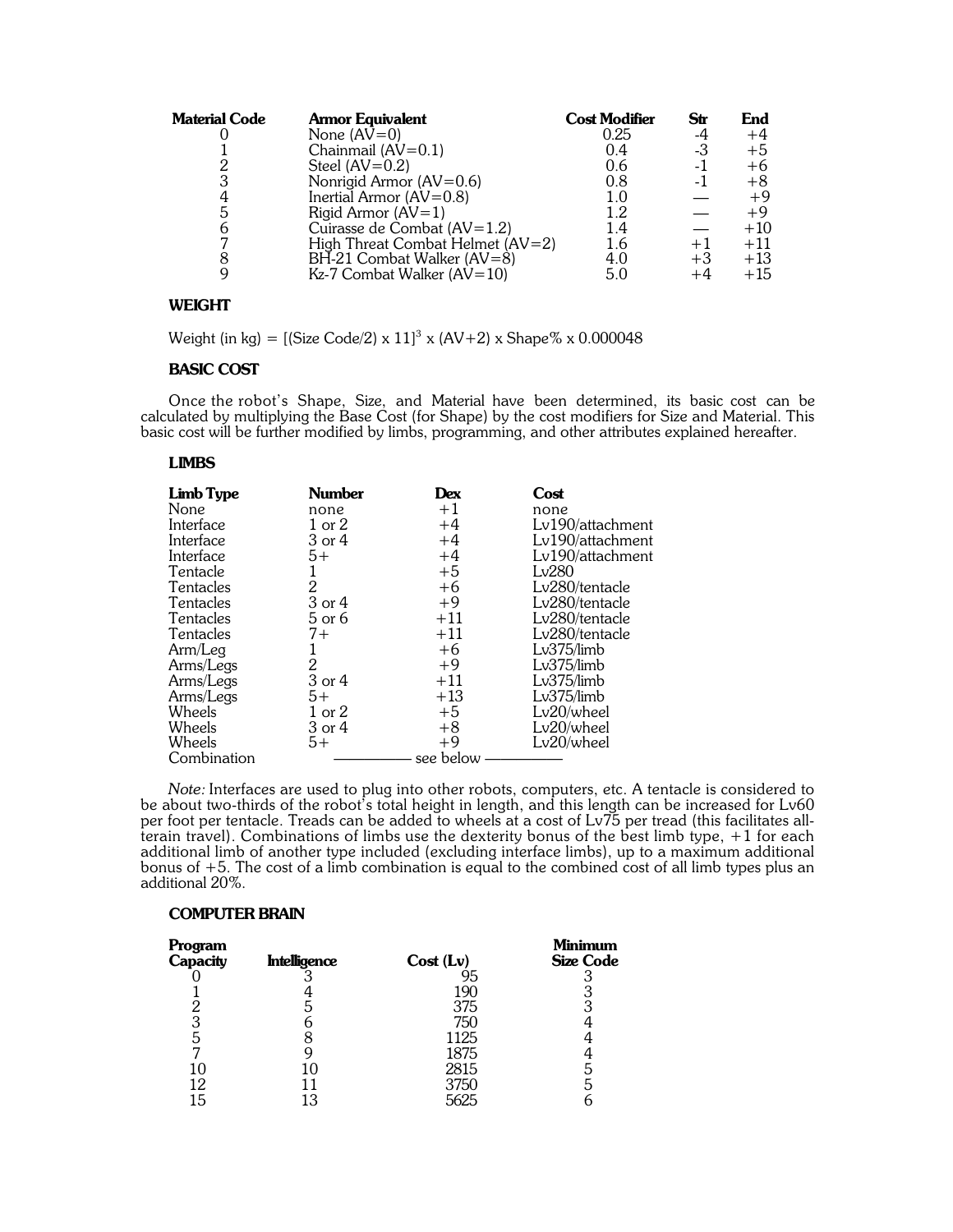| 18                                      | 14 | 7500   |    |
|-----------------------------------------|----|--------|----|
| 20                                      | 15 | 11250  |    |
| 22                                      | 16 | 15000  |    |
| 24                                      | 18 | 18750  |    |
| 26                                      | 19 | 22500  | 8  |
| 28                                      | 20 | 30000  | 8  |
| $\begin{array}{c} 30 \\ 32 \end{array}$ | 21 | 37500  |    |
|                                         | 22 | 46875  |    |
| 35                                      | 23 | 56250  | 10 |
| 40                                      | 24 | 75000  | 10 |
| Artificial Intell.                      | 25 | 500000 | 12 |
|                                         |    |        |    |

*Note:* Robots with a program capacity of 0 will have only automatic, pre-programmed functions; it can open cans, toast bread, or something similar, but not much more. Artificial intelligence is included here only for possible use by the referee as true artificial intelligence has not yet been achieved, even in the year 2300. Robots with artificial intelligence are not programmed; instead, they learn skills just as a character would and has a virtually unlimited programming capacity. It is considered to have a normal Education score (see below), but when it has attained 61 or more points of programming, its Education score remains at 30.

## **EDUCATION**

A robot's Education score is equal to one-half the number of programming points presently stored in the computer brain. However, the score cannot exceed 30, even if programming points exceed 60.

#### **PROGRAMMING**

#### **Basic Command & Vocabulary Programs**

**Basic Vocabulary:** Allows the robot to speak and understand one langauge for each "loading" of the program. The language must, of course, be specified for each application of the program. Audio sensors are required for the robot to hear the language, and a speaker/voder is required for it to be able to emit sounds in that language. *Program Capacity Point Cost:* 1 per application. *Cost:* Lv1875 per application.

**Basic Command:** Allows the robot to understand and obey simple, one-word commands - "Come," "Go," "Bring," and so on - in as many as three different languages for each application of the program. It does not require Basic Vocabulary (in fact, the loading of that program makes this one obsolete), but does require audio sensors. *Program Capacity Point Cost:* 1 per application. Cost: Lv1125 per application.<br>**Advanced Command:** 

Allows the robot to understand and obey complicated instructions such as "Call me if another ship appears or if we get too close to a planet." Requires the Basic Vocabulary program and audio sensors. *Program Capacity Point Cost:* 1. *Cost:* Lv1500.

**Advanced Reasoning & Ego:** Allows the robot to do things independently and act on its own initiative (though it usually obey its master), and gives it a self-preservation instinct. It takes the place of Basic Command or Advanced Command, and does not require Basic Vocabulary (although the robot will doubtless have this program as well so that it can communicate verbally). It is the closest thing to artificial intelligence a robot can have. All robots with artificial intelligence are considered to have this program naturally. *Program Capacity Point Cost:* 2. *Cost:* Lv7500.

#### **Attribute Control Programs**

These programs can be used to increase some of the robot's basic characteristics (all of them except for Size, Intelligence, and Education, and the latter two are based on programming anyway). Specifications for each of the four types of programs in this group are as follows:

Strength can be increased a maximum of 2 points, with a Program Capacity Point Cost of 1 for each point of extra Strength desired and a Cost of Lv300 per point of increase.

Dexterity can be increased a maximum of 4 points, with a Program Capacity Point Cost of 1 per point and a Cost of Lv280 per point.

Endurance can be increased a maximum of 3 points, with a Program Capacity Point Cost of 1 per point and a Cost of Lv375 per point.

Determination can be increased a maximum of 5 points, with a Program Capacity Point Cost of 1 per point and a Cost of Lv375 per point. Determination can also be decreased by a maximum of 5 points, freeing 1 Program Capacity Point per point of Determination decreased.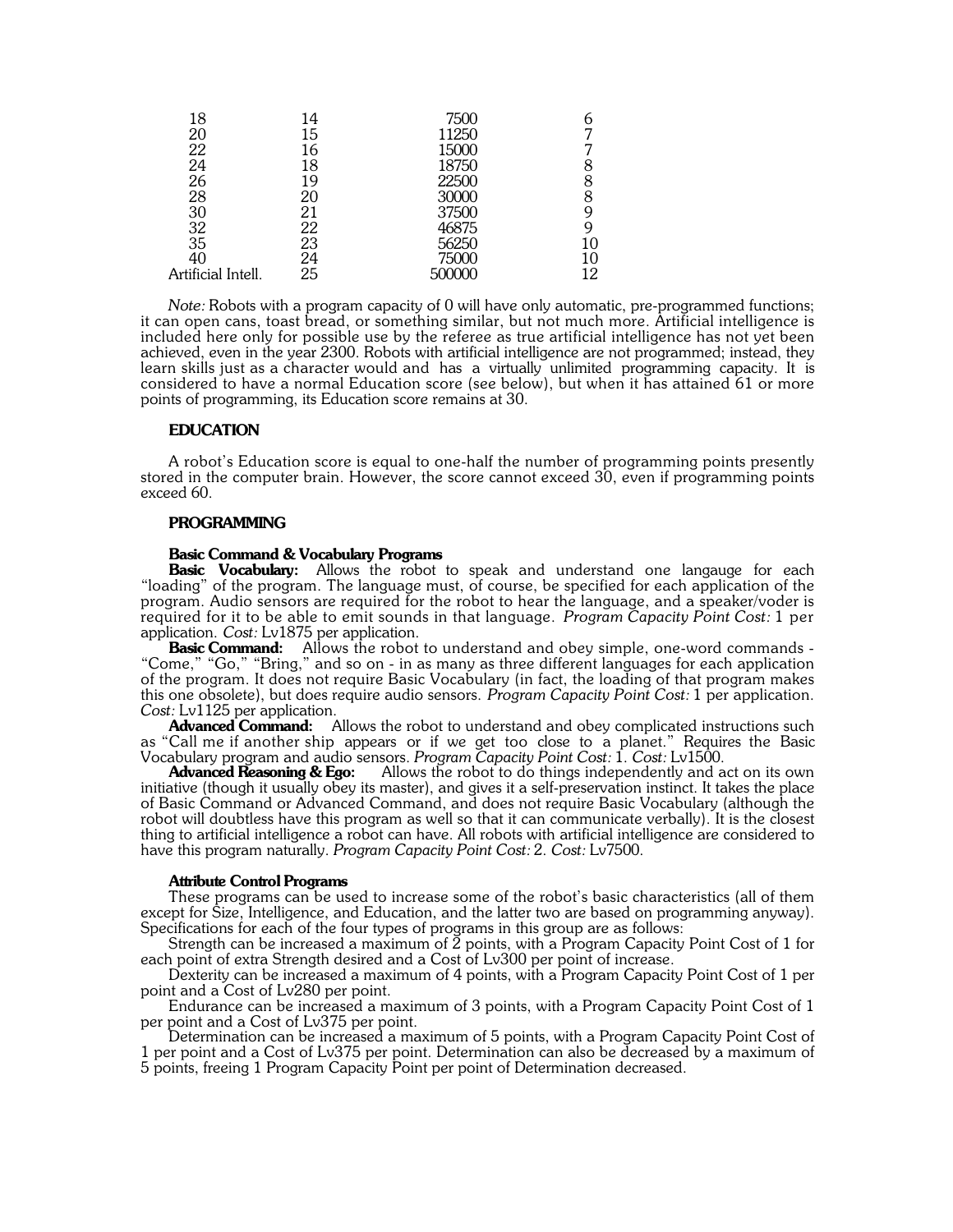Eloquence can be increased a maximum of 6 points, with a Program Capacity Point Cost of 0.5 per point and a Cost of Lv190 per point. Eloquence can also be decreased by a maximum of 6 points, freeing 1 Program Capacity Point per point of Eloquence decreased.

# **Skill Programming**

These programs enable a robot to perform skills at various levels, just like a human character; a robot can have Pilot-2, Combat Rifleman-1, and Medical-3. The Program Capacity Cost will always be 1 point per level of skill in each skill.

The cost of each program increases by an increment of 25% plus the base cost for each level of skill beyond the first. Thus, a skill which costs Lv375 for level 1 would cost Lv844 for level 2 (375+469), Lv1407 for level 3 (375+469+563), and so on.

The base costs of skills are as follows:<br>**COMBAT SKILLS:** Archaic Weapo

Archaic Weapons Lv280, Combat Engineering Lv375, Combat Rifleman Lv280, Combat Walker Pilot Lv375, Demolitions Lv320, Forward Observer Lv300, Heavy Weapons Lv300, Indirect Fire Lv300, Leader Lv1000, Melee Lv300, Reconnaissance Lv340, Ship Tactics Lv560, Sidearm Lv280, Tactics Lv450, Thrown Weapon Lv280.<br> **VEHICLE SKILLS:** Aircraft Pilot Lv340, Ground Vehicl

Aircraft Pilot Lv340, Ground Vehicle Lv300, Hover Vehicle Lv300, LTA Vehicle Lv300, Sea Vehicle Lv300.<br> **INTELLECTUAL SKILLS:** 

Bureaucracy Lv470, Computer Lv375, Information Gathering Lv300, Law Lv470, Robotics Lv375.<br>**JOURNALISTIC SKILLS:** Im

**JOURNALISTIC SKILLS:** Imaging Lv375, Interviewing Lv450, Writing Lv450.<br>**UNDERWORLD SKILLS:** Disguise Lv560, Forgery Lv280, Gambling Lv280,

Disguise Lv560, Forgery Lv280, Gambling Lv280, Security Systems Lv375. Lv300, Stealth Lv450, Streetwise<br> **SPACE CREW SKILLS:** 

Communications Lv375, Gunner Lv300, Navigator Lv470, Pilot Lv375, Remote Pilot Lv340, Sensors Lv375, Ship Drive Engineering Lv450.

**ACADEMIC SKILLS:** Anthropology Lv375, Astronomy Lv375, Biology Lv375, Chemistry Lv375, Engineering Lv375, Genetics Lv375, Geology Lv375, History Lv375, Linguistics Lv375, Medical Lv450, Physics Lv375, Psychology Lv450, Religion Lv375, Theoretical Sciences Lv450.

**GENERAL SKILLS:** Animal Handling Lv450, Electronic Lv340, First Aid Lv400, Heavy Equipment Operator Lv280, Hunting Lv320, Mechanical Lv340, Mountain Climbing Lv340, Prospecting Lv280, Riding Lv450, Scrounge Lv450, Survival Lv340, Swim Lv280, Tracking Lv320, P-Suit Lv190, Wilderness Craft Lv450.<br>MERCANTILE SKILLS: Appr

**MERCANTILE SKILLS:** Appraisal Lv300, Bargain Lv375, Trader Lv375.

#### **EXTRA FEATURES**

Some basic extra features and their costs are listed below.

| Feature                                   | Cost (Lv)           |
|-------------------------------------------|---------------------|
| Audio sensors (ears)                      | $95$ /ear           |
| Increased-sensitivity ears                | $+75/ear$           |
| Subsonic audio                            | $+75$ /ear          |
| Ultrasonic audio                          | $+75$ /ear          |
| Built-in armor                            | armor $cost+10\%$   |
| Built-in camera                           | 360                 |
| Built-in large lifeform detector          | 120                 |
| Built-in lights                           | 10/light            |
| Visual sensors (eyes)                     | 190/eye             |
| Telescopic eyes (about 20x)               | +375/eye            |
| IR eyes (active)                          | $+110$ /eye         |
| IR eyes (passive)                         | $+75$ /eye          |
| LI eyes                                   | $+95$ /eye          |
| UV eyes (active)                          | $+110$ /eye         |
| UV eyes (passive)                         | $+75$ /eye          |
| Built-in weaponry                         | weapon $cost+20\%$  |
| ECCM package                              | 110                 |
| Electrical protection circuit             | 75                  |
| Hover vents                               | 1875                |
| Olfactory sensors (nose)                  | 560                 |
| Radio (standard frequency, range 20km)    | 60                  |
| Radio (multiple frequencies, range 200km) | 120                 |
| Taste sensors                             | 660                 |
| Tight beam up-link communicator           | 650                 |
| Touch sensors                             | $560+75$ /size code |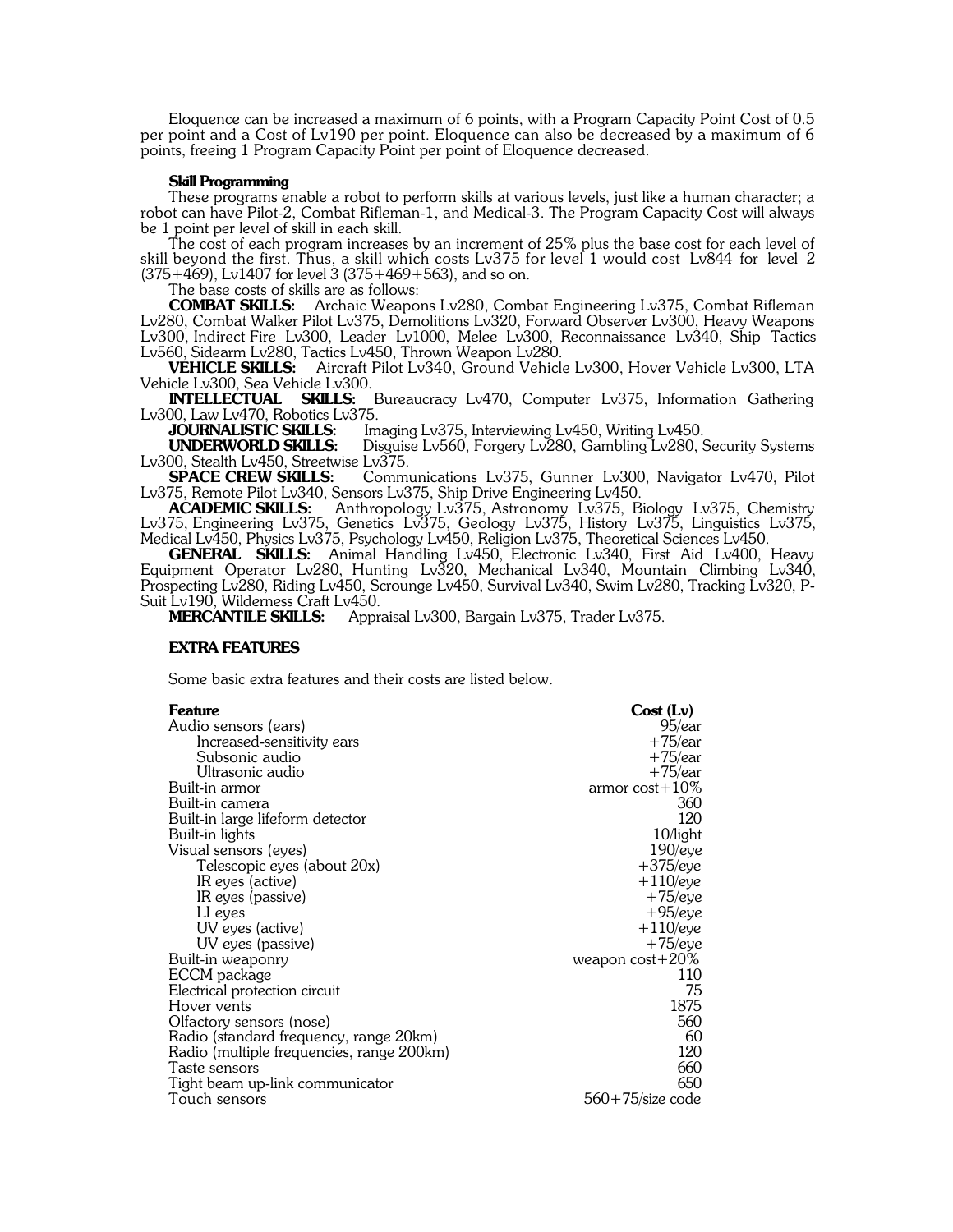# Voder (speaker) 190

*Note:* All costs include costs for necessary circuitry. Note that audio sensors and voder require the appropriate Basic Command and/or Basic Vocabulary programs to be of much use. Passive IR units permits the robot to see by detecting naturally present IR radiation. Active IR emits IR radiation like a searchlight. This unit has a greater range, but can be detected by other IR sensors very easily. Passive and active UV units act as the IR units mentioned above but using ultraviolet rather than infrared radiation. Subsonic or ultasonic ears detect sounds too low or too high for human hearing, respectively.

# **POWER SOURCE**

The power source of a robot is very important, since it limits the number of things a robot can do at a given time. There are three basic power source types:

**Low:** Must be recharged or refueled at 24-hour intervals.

**Medium:** Must be recharged at 72-hour intervals or be exposed to a suitable power source (solar energy, heat, etc.) at all times so that it does not have to use its own power supply.

**High:** This source has a semi-regenerative power supply, and it will function for at least a month before requiring recharging (a bit of power is lost in each regenerative cycle).

Each type of power source has a rating of 1 to 5, which indicates how many functions the power source can handle at one time. The various functions and features a robot has are defined on the foloowing table as to how much power they use. These figures are totalled, and the robot's Power Rating Code (see the following text for how to determine this rating) must be at least equal to this amount for it to use all of the available features at one time.

| <b>Function/Feature</b>       | <b>Power Required</b>                                        |
|-------------------------------|--------------------------------------------------------------|
| Per limb (excluding wheels)   | 0.2                                                          |
| Motor for movement            | $0.8+0.1$ /Size Code over 6                                  |
|                               | (Motor cost is $0.3+0.15$ /Size Code over 4 for hover vents) |
| Hover vents                   | 0.6 (while functioning)                                      |
| Computer brain                |                                                              |
| Per program stored            | 0.01                                                         |
|                               | 0.1                                                          |
|                               | (plus an extra 0.1 for coordination if 3 or more senses are  |
|                               | possessed)                                                   |
| Electrical protection circuit | 0.4 (while functioning)                                      |
| Built-in energy weapons       | $0.05/0.2$ mJ of weapon                                      |
| Communications equipment      | 0.1                                                          |
| Per sensory unit              | $0.2 + 0.1$ /Int point over 10                               |

Once a figure for the power needed to operate a robot's features and functions has been totalled, subtract it from the robot's Power Rating Code. The remainder is applied to determine the robot's effective Strength, at a rate of 0.025 power units per point of Strength. Thus, if a robot could normally have a Strength score of 10, but had only 0.2 power units left over for Strength, its effective Strength score would only be 8 instead of 10. (It could be increased to, but not past, the maximum normal score of 10 if the robot took power from some other purpose - movement, for example - and applied it to its Strength.) A robot will always have a minimum effective Strength of 1, regardless of its available power, as long as every other characteristic of the robot (size, shape, etc.) permits this.

*Example:* A robot with four arms, normal mode of movement (no hover vents), a computer brain with an Intelligence of 12, 7 programs stored, plus 2 eyes, 2 ears, and taste sensors, and a built-in SVB laser rifle would require 2.87 units of power, calculated as follows:

 $0.8$  (limbs) +  $0.8$  (motor) +  $0.4$  (brain) +  $0.07$  (programs) +  $0.6$  (senses) +  $0.2$  (laser) =  $2.87$ 

Such a robot would require a minimum Power Rating Code of 3. If it had a rating of 4, for example, it would have 1.13 power units left over, which would easily cover its Strength requirements (since this would be enough power to supply a Strength of 22).

**Recharging:** Robots can be recharged at proper terminals set up for this purpose, or at any ship or similar power source if the robot has at least one interface limb. Recharging, regardless of the Power Code Rating of the robot or the amount of power being charged into it, usually costs about Lv95. (A robot - or its owner - can, of course, try to steal power, especially with an interface limb.)

#### **POWER RATING CODE**